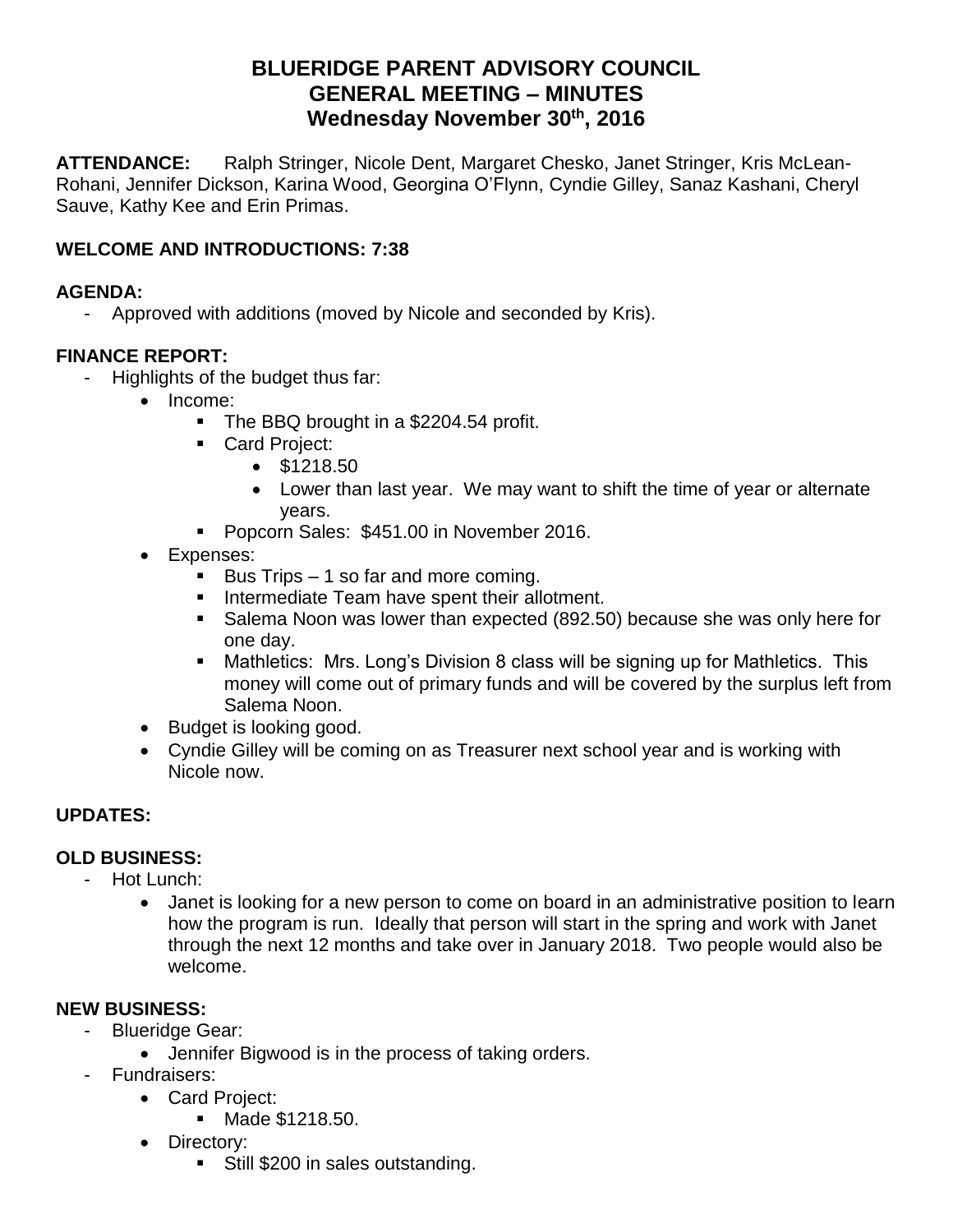- Cookies and Pies:
	- **Orders are organized and ready to go home tomorrow.**
- Family Movie Night:
	- All organized.
	- Ralph will pick up movie.
	- **There has been a lot of pizza ordered.**
- Deep Cove Brew and Eatery:
	- Lisa Merrett will be selling gift certificates. We receive 20% of sales. The gift certificates will be available soon and will be sold at the Movie Night.
- Tree Chipping:
	- Organized for December 31<sup>st</sup> between 10am and 4 pm at the school.
- Yearbooks:
	- Going well, business as usual.
	- Looking forward to taking photos at the concert and Santa Mall.
- Eco Kids Club:
	- Wrapped up until February.
	- Karina will update the notice board in the hall.
- Correspondence:
	- There has been an email requesting a teacher sponsored safety patrol for crosswalks.
	- We used to have a similar system but were unable to find parents to help organize.
	- Ralph will forward the email to Kathy.
- Jerseys:
	- Basketball and Cross Country are over for the year.
	- The girls have returned all of the jerseys and had their team photos taken.
	- The boys have not returned all of the jerseys and so their team photos were taken without the jerseys.
	- Volleyball will start in January.
- Smart Board:
	- The Smart Board in Mrs. Sedola's class no longer works.
	- It will cost \$2815.36 to have a new projector and control panel assembly installed.
	- The school has tested a new system which does not use the same technology (Mimeo). It is less expensive at \$1200 but does not perform the same way.
	- Kathy should go ahead with purchasing the replacement parts for the Smart Board.
- Grade 7 Activities:
	- The grade 7 classes are taking part in 4 activities: The UBC High Rope Course, Animating History at the Vancouver Museum, an overnight camp at Camp Jubilee and the Indoor Beach in Richmond.
	- The activities will be paid for with Grade 7 run fundraisers such as the Subway lunches.

### **FAMILY OF SCHOOLS:**

- Lynnmour:
	- Running a bottle drive.
	- Holding a Santa Breakfast on December 14<sup>th</sup>.
- Dorothy Lynas:
	- Have started a chess club at lunch and it is very popular.
	- Have been running an allergy friendly food drive/competition.
	- Are giving \$20,000 to the divisions to use as field trip subsidies.
- Windsor: